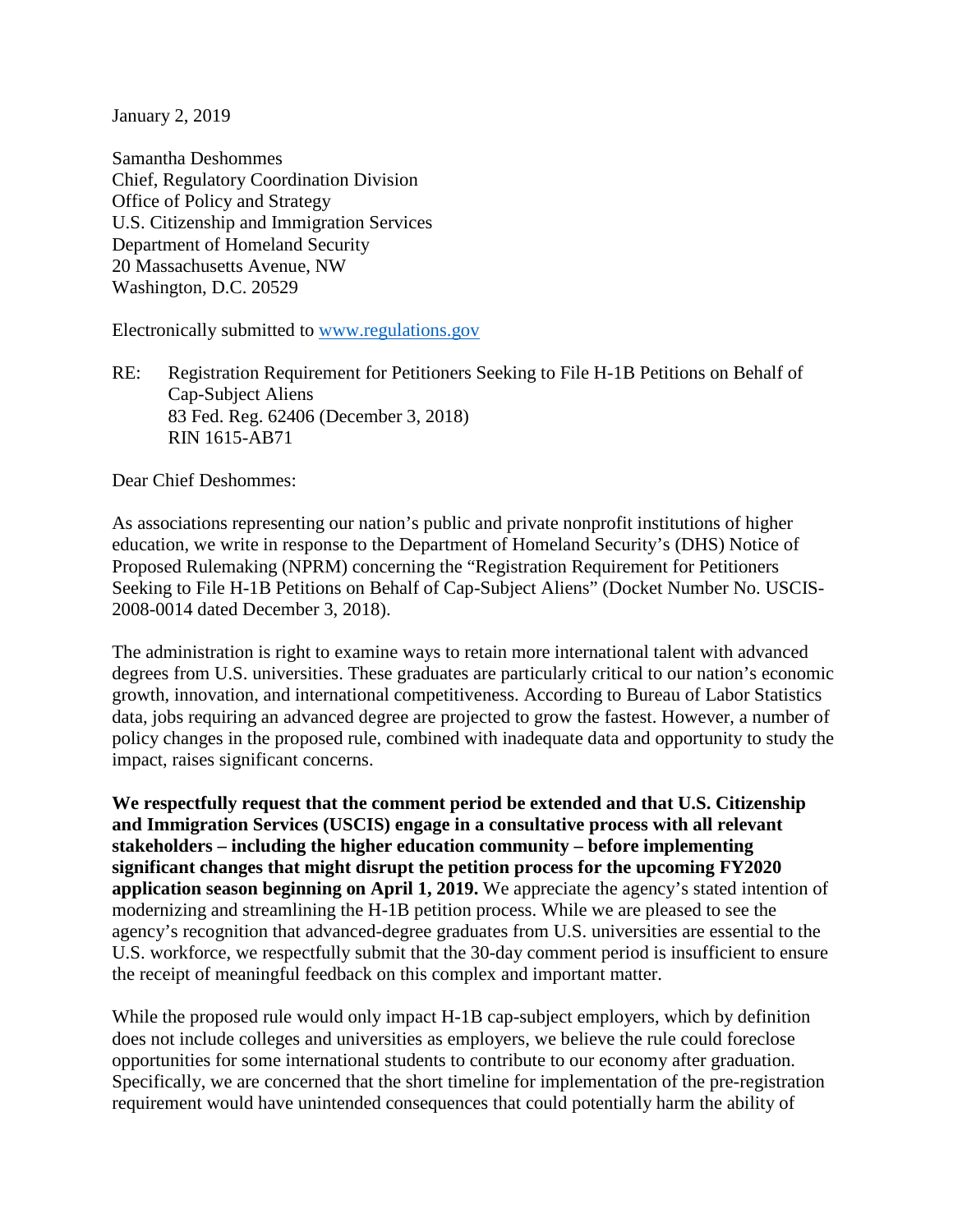international students to secure employment following graduation. If USCIS moves forward with the proposed rule, **we request a delay of implementation to the FY2021 cap season to mitigate any disruption the new requirements could cause.**

We are particularly concerned about the proposed implementation timeline and the uncertainty that the proposed rule creates for "cap-gap" status for F-1 visa holders seeking to adjust their status to an H-1B. As you know, "cap-gap" allows F-1 students to remain in the United States lawfully under their F-1 visa status should their H-1B visa not be issued before their October 1 start date for employment. Under current practice, the cap-gap period begins once the petition for an H-1B visa is pending or conditionally approved. Under the proposed rule, a cap-subject employer must wait to file its petitions during a designated 60-day period assigned by USCIS. We are concerned that the framework put forward in this NPRM does not adequately address how students on F-1 status will be protected by a comparable "cap-gap" to account for the differentiated timeline in H-1B issuance. As a result of USCIS' August 9 policy memorandum that changed the way the agency calculates unlawful presence for international students, there are very serious consequences if a student falls out of status. **We urge you to explicitly address this issue and ensure that cap-gap protections take effect once a** *pre-registration* **is filed – preceding the official** *petition* **filing – on behalf of the student beneficiary.** 

While colleges and universities are exempt from the pre-registration process, we are concerned that under the proposed policy, a student or graduate might be penalized for unintentional or unknown errors made in the pre-registration submitted on their behalf. The NPRM notes that no corrections or amendments can be made once a pre-registration has been electronically submitted. Should a pre-registration application omit a signature or misspell the beneficiaries' name, for instance, or contain any other similar clerical error, there is no recourse to cure the mistake or challenge a finding. We share the request put forward in comments from the Compete America Coalition asking that the agency develop protocols for reasonable corrections of information.

While the proposal to reverse the selection process will expand opportunities for university graduates with a master's degree or higher, the ramifications for graduates with less than a master's degree are uncertain. The tight turn-around time of both the comment period and the implementation period does not allow for the careful data analysis required to confirm that the proposed change will not result in a drastic decrease in H-1B visas for highly-skilled bachelor's degree holders from U.S. institutions. Should petitions for all eligible advanced degree holders from U.S. institutions be granted before the 85,000 cap is reached, the agency should ensure the remaining visas are made available to other eligible applicants until all visas in the lottery are honored. We are concerned that uniquely qualified, U.S.-educated, bachelor's graduates with specialized knowledge or technical expertise might be significantly disadvantaged under the proposed selection process. International students seeking to pursue an undergraduate education in the United States may be dissuaded from doing so if they believe their employment prospects post-graduation will be diminished. This has the potential to further exacerbate the alarming downward trend in international student enrollment and ultimately undermine the intent of the proposed rule to retain the world's very best talent.

Our organizations have long supported efforts to expand employment opportunities for domestic and international graduates from U.S. universities so they can contribute to our economy.